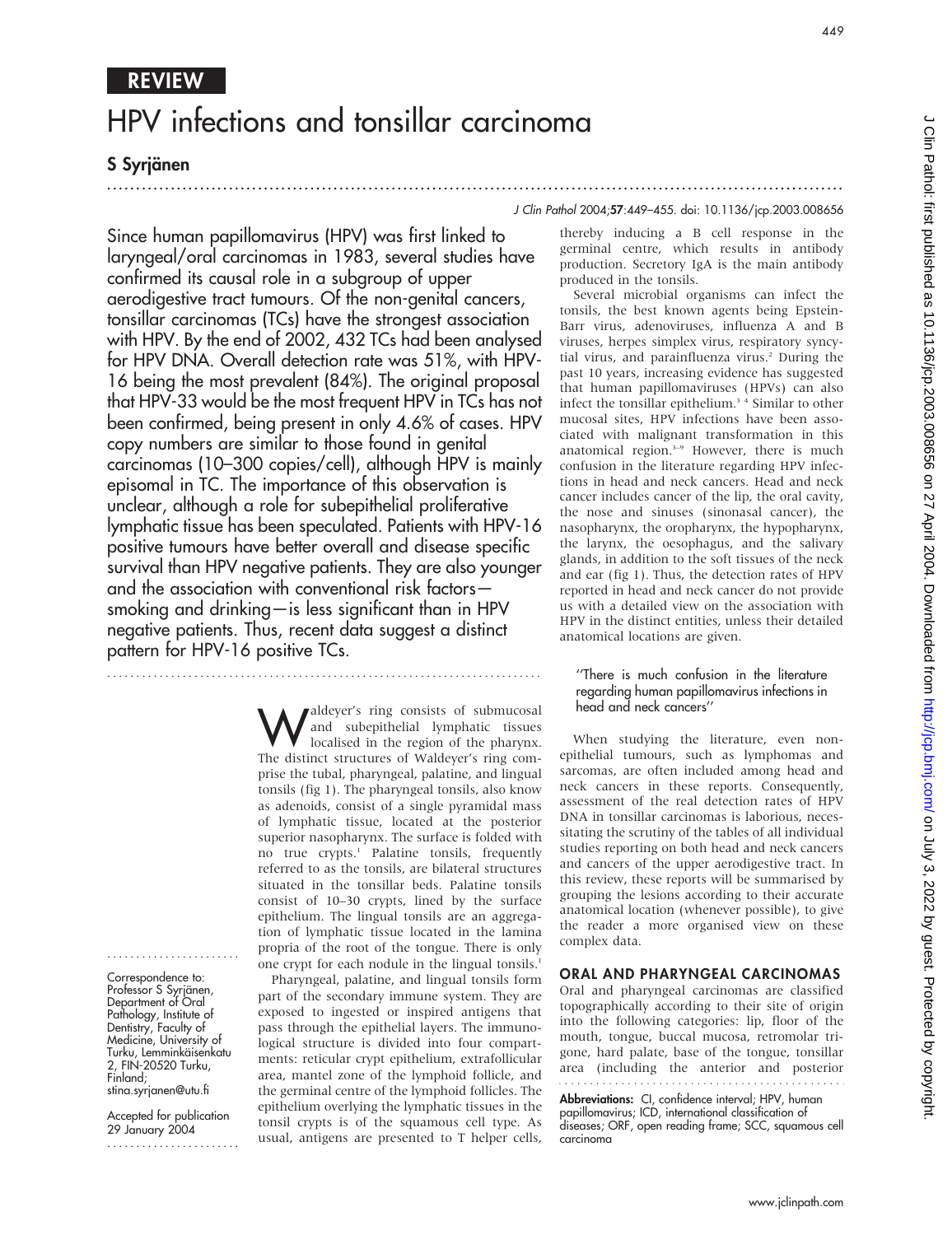

Figure 1 The localisation of the tonsils.

tonsillar pillars and the tonsillar fossa), soft palate, and pharyngeal folds.<sup>10</sup>

#### CANCER OF THE UPPER AERODIGESTIVE TRACT

The current literature uses this term to denote cancers of the oral cavity, pharynx (nasopharynx, oropharynx, and hypopharynx), larynx, and oesophagus.<sup>11</sup> Often, this term also includes the trachea and bronchus. The interesting recent evidence linking HPV infections to tracheal and bronchial carcinomas was discussed in a recent review in this journal.<sup>12</sup> In addition, the role of HPV in sinonasal carcinomas and those of the oesophagus has recently been reviewed in this journal.<sup>13 14</sup>

#### TONSILLAR CARCINOMA

According to the old disease classification, cancer of the palatine tonsils was the most common tumour of the oropharynx. However, the incidence of tonsillar cancer has declined significantly in many countries because of the adoption of the new international classification of disease (ICD) since 1993. In the previous classification, palatine tonsillar carcinomas were included in category 146 (malignant neoplasms of the oropharynx), $15$  whereas the new ICD code is C09.16 The discrepancy in the incidence and prevalence figures is because, in addition to lesions of the tonsillae and fossa tonsillaris, the former 146 code included lesions of the arcus pharyngealis and glossopalate, valleculae, and epiglottidis. Code C09 of the ICD system includes lesions of the tonsillar fossa (C09.0), tonsillar pillar (C09.1), unspecified palatine tonsil, and overlapping lesions of the tonsil (C09.8), but excludes lingual tonsil (C02.4) and pharyngeal tonsil (C11.1).

The most common malignant tumour of the palatine tonsils is lymphoma, followed by squamous cell carcinoma (SCC). In some cancer registries, lymphomas are included in the incidence and prevalence figures of tonsillar cancer, whereas in others they are not, adding further confusion to the global cancer statistics. SCC of the palatine tonsils represents approximately 15–23% of all intraoral and oral pharyngeal squamous cell carcinomas in the USA.17 18 A recent epidemiological survey indicated a fourfold increase of tonsillar SCC among white women in Connecticut between J Clin Pathol: first published as 10.1136/jcp.2003.008656 on 27 April 2004. Downloaded from http://jcp.bmj.com/ on July 3, 2022 by guest. Protected by copyright J Clin Pathol: first published as 10.1136/jcp.2003.008656 on 27 April 2004. Downloaded from <http://jcp.bmj.com/> on July 3, 2022 by guest. Protected by copyright.

1945 and 1994, although it remained relatively constant in white men.<sup>17</sup> During 1973–1995, the incidence rates/1 million person years were considerably higher in blacks (31.6; 95% confidence interval (CI), 29.0 to 34.4 in men; 9.6; 95% CI, 8.3 to 10.9 in women) than in whites. No similar increase occurred for oral SCCs at non-tonsillar sites.17

In Finland, the age standardised incidence rate of cancer of the palatine tonsils doubled between 1956 and 2000 in both men and in women (fig 2). During 1996–2000, the incidence rates/1 million person years were 1.8 and 6.2 for women and men, respectively. The peak incidence for women is at the age of 45–69 years, and that for men at 45–59 years.<sup>19</sup> Interestingly, no increase in the incidence rate of tonsillar SCCs is detected in the neighbouring country of Sweden.20

## Clinical features

Clinical symptoms and signs of tonsillar cancer include pain (especially in the ear), difficulties in swallowing, tonsillar asymmetry, palpable firmness or visible lesions in the tonsil, neck mass, and unexplained weight loss.<sup>21</sup> In the early stages the disease presents no symptoms. The overall five year survival rate is related to the stage of the disease, survival for stage I being close to 90%, whereas patients with stage IV disease have a survival rate of less than 20%.<sup>22</sup> <sup>23</sup> Thus, the poor prognosis of the patients relates to the late detection of the disease. Surgery and/or radiotherapy are recommended for early disease (stages I/II) and a combination of radiotherapy and composite resection for stages III and IV.<sup>22 23</sup>

#### Risk factors

The most frequently reported risk factors for oral and pharyngeal carcinomas are smoking and alcohol.<sup>24-25</sup> These risk factors have not been specifically investigated in cancer of the palatine tonsils. Usually, patients with tonsillar cancer report a strong history of tobacco smoke and alcohol exposure. However, similar to oral cancer, increasing numbers of young individuals and elderly women without exposure to these chemical carcinogens have recently been reported to develop tonsillar SCC.17 26 Because the incidence of tonsillar SCC has increased, whereas the frequency of smokers has declined in the same period, additional risk factors probably exist for this malignancy.<sup>17 26 27</sup> Indeed, studies during the past decade suggest that a substantial proportion of tonsillar SCCs may be associated with



Figure 2 Incidence of tonsil cancer in Finland and Sweden 1956– 2000.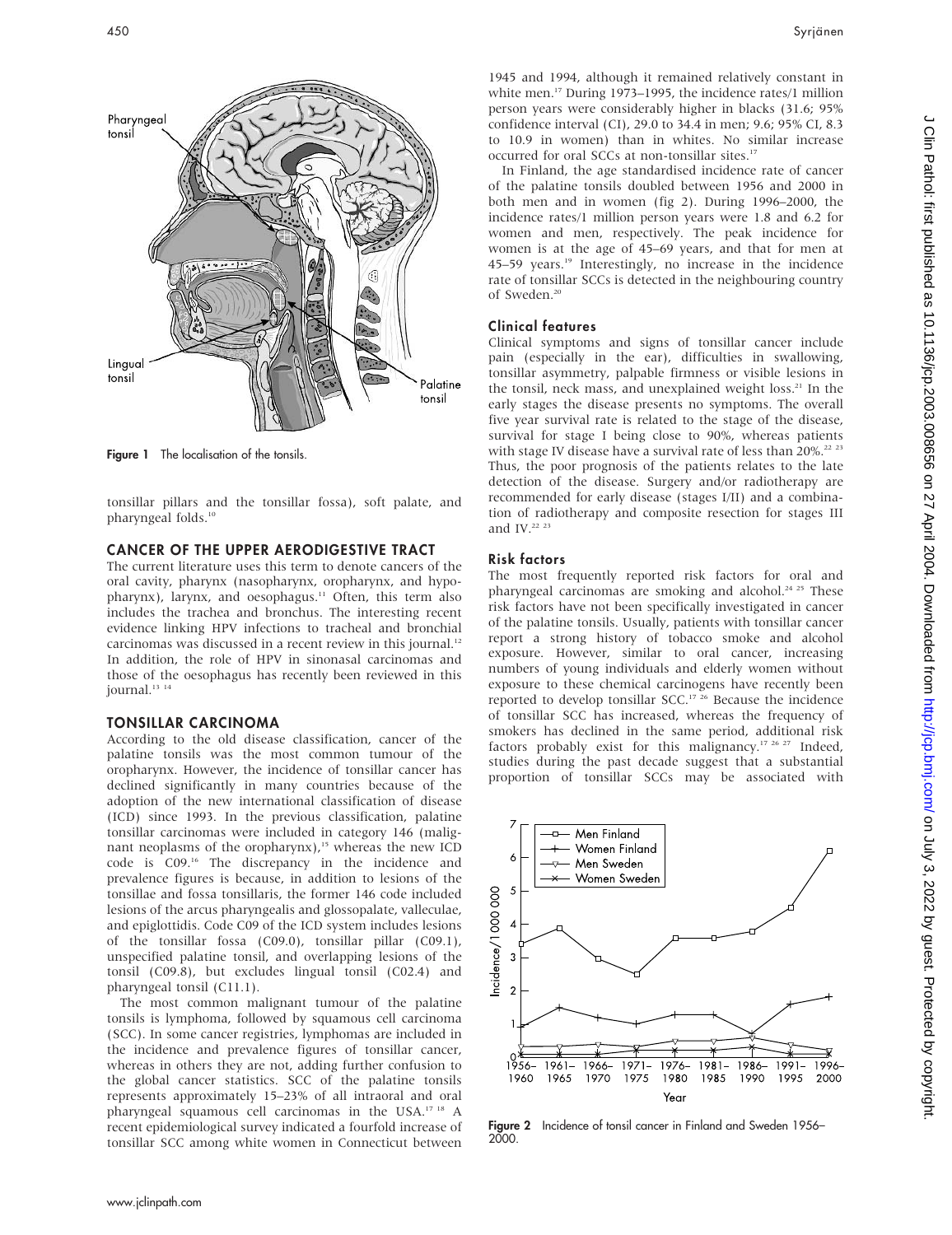oncogenic HPV infections.28 In the subsequent discussion, the word tonsils is used to refer to the palatine tonsils only, unless otherwise indicated.

#### Tonsillar epithelium

Tonsillar epithelium is of mesodermic and ectodermic origin, with the crypts populated by lymphocytes. The surface of both the palatine and lingual tonsils is covered by stratified squamous epithelium and a similar type of epithelium also lines the crypts. In pharyngeal tonsils, however, the epithelium is of the ciliated, pseudostratified columnar type, similar to the lining of the respiratory passages.<sup>1</sup> In several studies discussed in detail below, it has been speculated that HPV associated tonsillar SCC originates from the epithelium of the crypts, whereas non-HPV related SCCs emerge from the tonsillar surface epithelium.17 27 There are a few studies where in situ hybridisation has been used for HPV DNA detection in these lesions, but no attention has been paid to strict anatomical location of the infected epithelium or origin of the cancer.5 29 30 Tyramide signal amplified in situ hybridisation is a very sensitive method that can detect even one single copy of HPV DNA. Using this method, HPV-16 DNA was detected in normal cryptal epithelium in a tonsillitis sample (fig 3). A carcinoma sample was also studied with the same method and nearly all the carcinoma cells labelled strongly with the HPV-16 DNA probe, indicating the presence of the episomal form of the virus.

# EVIDENCE FOR HPV INVOLVEMENT IN TONSILLAR CARCINOMA

#### Epidemiological studies

Evidence suggesting an aetiological role for HPV in tonsillar carcinomas is derived from different approaches, including epidemiological and molecular studies.

It was recently shown that patients with HPV associated anogenital cancer had a 4.3 fold higher risk of tonsillar SCC (95% CI, 2.7% to 6.7%).<sup>26</sup> The relative risk was significantly higher for tonsillar SCC than for other oral SCCs, supporting a causal role of HPV in the development of tonsillar SCC. The highest relative risk for tonsillar SCC was found in patients with anal SCC, which is common among male homosexuals (2.6%; 95% CI, 1.8% to 3.8%). However, the results of this study need to be interpreted with caution, because of the limited number of patients (only three human immunodeficiency virus infected men with anal and tonsillar



Figure 3 Tyramide amplified in situ hybridisation to detect human papillomavirus 16 DNA in the normal crypt epithelium of a tonsil during an episode of tonsillitis. Original magnification,  $\times 250.$ 

carcinoma). HPV unrelated cancers did not increase the risk of tonsillar carcinoma (0.8; 95% CI, 1.8% to 3.8%).26

Such an increased risk of tonsillar cancer was not associated with cervical HPV lesions in another study in Sweden.<sup>27</sup> Different rates of tonsillectomy might partly explain the discrepancy between these two studies. More importantly, however, it was shown that husbands of patients with HPV associated cervical cancer had an increased risk of tonsillar cancer (standardised incidence rate,  $> 2.00$ ), which also suggests that HPV might be involved in tonsillar carcinogenesis. Such an association is further supported by the fact that HPV associated tonsillar carcinomas have been detected in transplant recipients, who have an increased risk of HPV infections.<sup>31</sup> <sup>32</sup>

#### Detection of HPV DNA

Brandsma and Abramson were the first to report the presence of HPV-16 DNA in two of seven tonsillar SCCs using Southern blot hybridisation in 1989.<sup>33</sup> Since that preliminary report, large numbers of studies have reported on the detection of HPV DNA in tonsillar SCCs (summarised in table 1). However, practically no data are available on the detection of HPV DNA in the tonsillar tissues of Waldeyer's ring other than the palatine tonsils.

One year after the original report, Ishibashi and co-workers described an additional tonsillar SCC infected with an episomal form of HPV-16 DNA.34 The same HPV type was also detected in two lymph node metastases, suggesting a direct role for HPV infection in the development of SCC. The two largest series of tonsillar carcinomas analysed for HPV so far have been reported by Mellin and co-workers  $(2002)^{3/4.6}$ They analysed a total of 84 tonsillar carcinomas, 39 of which contained HPV DNA.<sup>346</sup>

#### ''It was shown that husbands of patients with human papillomavirus associated cervical cancer had an increased risk of tonsillar cancer''

At the time of writing (February 2003), the world literature comprises a total of 432 tonsillar SCCs analysed for the presence of HPV DNA by a variety of detection techniques (table 1). HPV DNA has been detected in 51% (221 of 432) of these lesions. Most of these studies are not focused solely on tonsillar SCCs, but on head and neck tumours in general. Thus, the cases of tonsillar SCCs listed in table 1 have been collected from the studies reporting oral, aerodigestive tract, or head and neck cancers.

The most prevalent HPV type detected in tonsillar SCCs seems to be HPV-16, being identified in 84% of the 216 HPV DNA positive tumours. In addition, HPV-16 was present as double infections (16/18 and 16/33) in 3% and 1.4% of the HPV DNA positive samples, respectively. HPV-33 has been found in only 4.6% of HPV positive tonsillar carcinomas. Interestingly, DNA from the low risk HPV types 6/11 has also been detected in 3% of HPV positive tonsillar carcinomas. In addition to the HPV types listed above (and some unidentified HPV types), the following HPV types have been detected in occasional tonsillar carcinomas: HPV types 5, 12, 31, 35, and 59 (table 1).

## Physical state of HPV in tonsillar carcinomas

The physical state of HPV in tonsillar carcinomas has not been analysed systematically and, in fact, such data are available in a few studies only. In 1991, Bercovich and coworkers reported both integrated and episomal forms of HPV-6a in tonsillar SCCs.<sup>35</sup> HPV-6 is included among the low risk mucosal HPV types that are rarely found in malignant tumours.28 42 However, HPV-6 or HPV-11 DNA has occasionally been found in vulvar carcinomas, cervical carcinomas,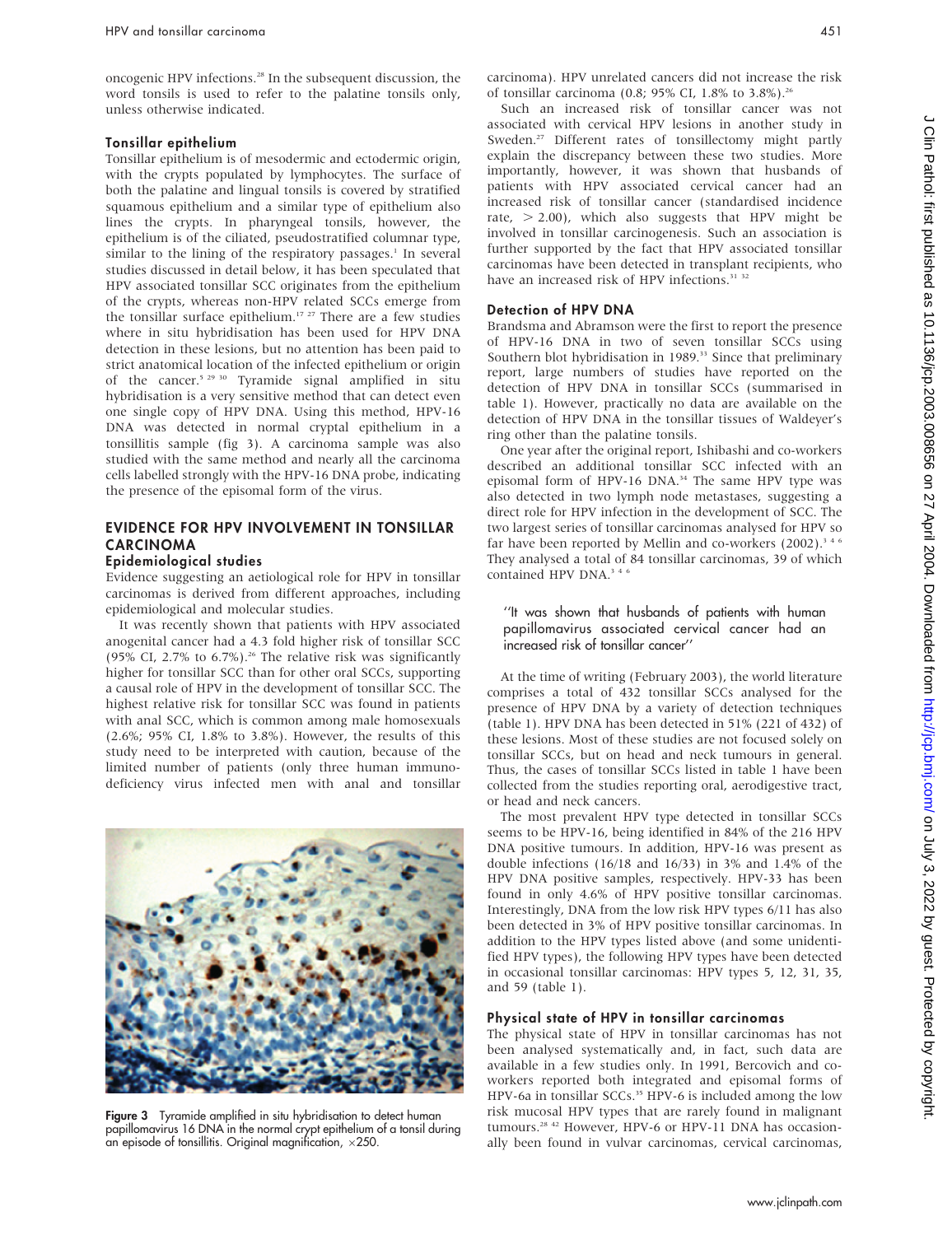

Figure 4 Tyramide amplified in situ hybridisation in the detection of human papillomavirus 16 DNA in a tonsillar squamous cell carcinoma. Original magnification, ×40. The insert shows a high power view (original magnification,  $\times$ 250) of the area marked with a rectangle.

laryngeal papillomas on malignant transformation, and in most cases of Buschke-Löwenstein tumours (giant condylomas).28 42 Subsequently, the same authors reported that in this particular tonsillar SCC, HPV-6a was integrated into chromosome 10q24.53 At the HPV-6a integration site, there were also breakpoints affecting protooncogenes Hox11 and Lyt10, and genes related to cell division. $53$  There is a fragile site in the same region and, interestingly, integration of HPV-18 into the chromosome at 10q24 has also been reported.53

More recently, Mellin and colleagues provided evidence that all HPVs detected in 11 of the 22 tonsillar carcinoma

samples analysed were in the episomal form.<sup>3</sup> The physical state was analysed by a very sensitive restriction enzyme digestion, ligation, and inverse PCR method. Previously, Snijders et al (1992) had described two HPV-16 positive tonsillar carcinomas, where HPV-16 was episomal. They also found two HPV-33 positive carcinomas, where HPV was either integrated or in both the episomal and integrated form.54 55 It is currently unknown why HPV is mostly in the episomal form in tonsillar carcinomas. One possible explanation could be genetic alterations of the long control region of extrachromosomal HPV, leading to dysregulation of the viral oncogenes. The sequence analyses of episomal HPV-16 in cervical cancers has revealed sequence variation in YY1 binding sites, leading to increased activity of the viral oncogene promoter.56 57 Similarly, Mellin et al (2002) reported episomal but deleted HPV-16 in three tonsillar carcinomas.<sup>3</sup> In all three cases, HPV-16 was disrupted at the end of the E1 open reading frame (ORF), and E2 was missing. In two carcinomas, the deletion of HPV-16 continued into the long control region, whereas in the third case deletion continued into the E6 ORF.<sup>3</sup> The biological implications of the deletions remained obscure. As described below, it seems that the pathogenesis of HPV induced tonsillar carcinoma is different to that of cervical carcinoma, where HPV is mostly in the integrated form.

## ''It is currently unknown why human papillomavirus is mostly in the episomal form in tonsillar carcinomas''

We recently described an HPV-33 positive cell line established from a vaginal mild dysplasia lesion, where HPV was mostly detected episomally at early passages.<sup>58</sup> However, at passages 18–20 onward, only the integrated form was detected.<sup>58</sup> After identifying the exact integration site of HPV-33 at chromosome 5p14, we were able to trace the

| Technique    | No of positive cases/total 6/11 | <b>HPV</b> types |                 |              |       |                |                 |                          |                |                                      |
|--------------|---------------------------------|------------------|-----------------|--------------|-------|----------------|-----------------|--------------------------|----------------|--------------------------------------|
|              |                                 |                  | 16              | 18           | 16/18 | 16/33          | 31              | 33                       | $\mathsf{x}$   | First author (year)                  |
| SB           | 2/7                             |                  | $\mathbf{1}$    |              |       |                |                 |                          |                | Brandsma (1989) <sup>33</sup>        |
| SB           | 1/1                             |                  | $1*$            |              |       |                |                 |                          |                | Ishibashi (1990) $34$                |
| <b>ISH</b>   | 6/28                            |                  | 6               |              |       |                |                 |                          |                | Niedobitek (1990) <sup>29</sup>      |
| SB           | 1/                              |                  |                 |              |       |                |                 |                          |                | Bercovitch (1991) <sup>35</sup>      |
| <b>ISH</b>   | 5/                              |                  |                 | 5            |       |                |                 |                          |                | Arndt (1992) <sup>30</sup>           |
| <b>PCR</b>   | 10/10                           |                  | 4               |              |       |                |                 | $\frac{3}{2}$            | 2              | Snijders (1992) <sup>5</sup>         |
| <b>PCR</b>   | 12/14                           |                  | $\overline{7}$  |              |       | $\overline{1}$ |                 |                          | $\overline{2}$ | Snijders (1994) <sup>36</sup>        |
| <b>PCR</b>   | 2/3                             |                  |                 |              |       |                |                 |                          |                | Brachman (1992) <sup>37</sup>        |
| PCR, SB,     | 3/6                             |                  | 3               |              |       |                |                 |                          |                | Watanabe (1993) <sup>38</sup>        |
| Virapap      |                                 |                  |                 |              |       |                |                 |                          |                |                                      |
| PCR, SB      | 1/4                             |                  |                 |              |       |                |                 |                          |                | Ogura (1993) <sup>39</sup>           |
| <b>PCR</b>   | 2/4                             |                  | $\overline{2}$  |              |       |                |                 |                          |                | Lewensohn-Fuchs (1994) <sup>40</sup> |
| <b>PCR</b>   | 3/7                             |                  |                 |              |       |                |                 |                          | <b>ND</b>      | Brandwein (1994) <sup>41</sup>       |
| PCR, SB      | 9/15                            |                  | 8               |              |       |                |                 |                          | 1              | Paz (1997) <sup>9</sup>              |
| PCR, SB      | 1/1                             |                  | $\mathbf{1}$    |              |       |                |                 |                          |                | Turazza (1997) <sup>42</sup>         |
| PCR, SB      | 11/21                           |                  | 8               |              |       |                |                 | $\mathbf{1}$             | 2              | Andl (1998) <sup>43</sup>            |
| PCR, SB      | 19/44                           | 3                | 40              |              |       |                |                 |                          |                | Schwarz (1998) <sup>44</sup>         |
| <b>PCR</b>   | 14/22                           |                  | 11              |              |       |                |                 | $\mathbf{1}$             | $\overline{2}$ | Wilczyski (1998) <sup>45</sup>       |
| <b>PCR</b>   | 2/2                             | $1*$             |                 | $1*$         |       |                |                 |                          |                | Badaracco (2000) <sup>46</sup>       |
| <b>PCR</b>   | 6/13                            |                  |                 |              |       |                | 6†              |                          |                | Lopez-Lizarraga (2000) <sup>47</sup> |
| SB           | 1/1                             |                  | $\mathbf{1}$    |              |       |                |                 |                          |                | Ishiji (2000) <sup>48</sup>          |
| <b>PCR</b>   | 2/4                             | $\mathbf{1}$     |                 | $\mathbf{1}$ |       |                |                 |                          |                | Badaracco (2000) <sup>49</sup>       |
| <b>PCR</b>   | 32/52                           |                  |                 |              |       |                |                 |                          |                | Gillison** (2000) <sup>7</sup>       |
| <b>PCR</b>   | 26/60                           |                  | 26              |              |       |                |                 |                          |                | Mellin (2000) <sup>6</sup>           |
| <b>PCR</b>   | 12/22                           |                  | 11              |              |       |                |                 | $\mathbf{1}$             |                | Mellin $(2002)^3$                    |
| <b>PCR</b>   | 14/24                           |                  | $12+$           |              |       |                |                 | $\overline{\phantom{a}}$ |                | Klussman (2001) <sup>50</sup>        |
| PCR, SB      | 24/52                           |                  | 21 <sup>q</sup> |              |       |                |                 |                          | 38             | Strome (2002) <sup>51</sup>          |
|              |                                 |                  |                 |              |       |                |                 |                          |                | Ringström $(2002)^{52}$              |
| Total $(\%)$ | 221/432 (51)                    | 7(3)             | 186 (84)        |              | 7(3)  | 3(1.4)         | $6(2.8)$ 9(4.6) |                          | 13(6)          |                                      |

\*Triple infection with HPV types 6, 16, and 18; †one infection with several HPV types 6, 18, 31<br>§HPV-12, HPV-59; ¶one unidentified and HPV-59; \*\*includes also tumours of the lingual tonsils. one infection with several HPV types 6, 18, 31, and 35; ‡double infections with HPV types 5/16, ADX1/16; HPV, human papillomavirus; ISH, in situ hybridisation; PCR, polymerase chain reaction; SB, Southern blotting.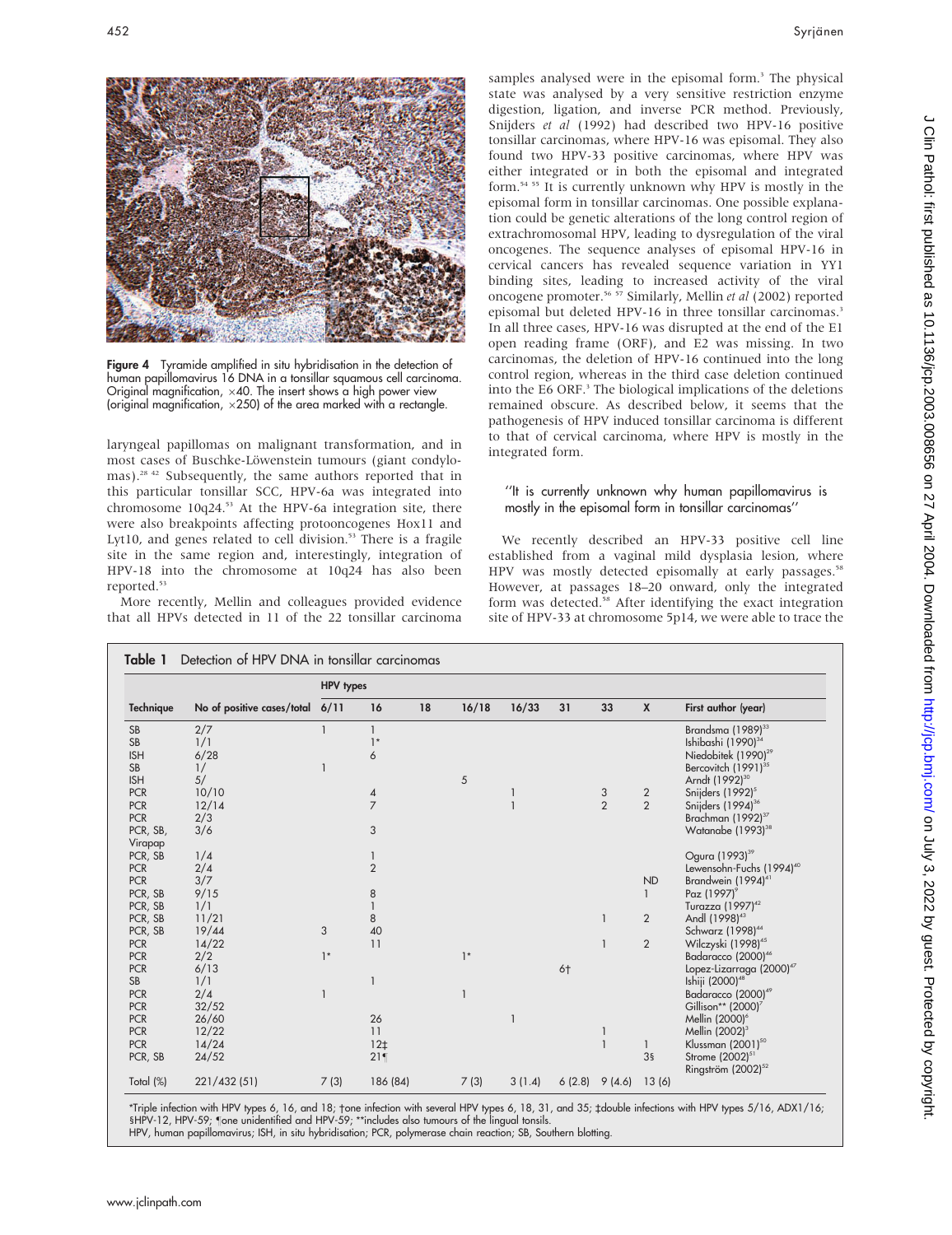| <b>Type of lesion</b>                          | Technique  | No of cases | 6/11 | -16 | 18 | 31 | 33 | First author (date)             |
|------------------------------------------------|------------|-------------|------|-----|----|----|----|---------------------------------|
| <b>Tonsillitis</b>                             | <b>SB</b>  | 0/20        |      |     |    |    |    | Brandsma (1989) <sup>33</sup>   |
| Chronic inflammatory<br>disease                | <b>ISH</b> | 0/30        |      |     |    |    |    | Niedobitek (1990) <sup>29</sup> |
| <b>Tonsillitis</b>                             | <b>PCR</b> | 0/7         |      |     |    |    |    | Snijders (1992) <sup>5</sup>    |
| Normal posterior<br>tonsillar pilar            | PCR, SB    | 1/3         |      |     |    |    |    | Smith (1993) <sup>60</sup>      |
| Chronic tonsillitis                            | PCR, SB    | 4/28        |      |     |    |    |    | Watanabe (1993) <sup>38</sup>   |
| Adenoid hyperplasia<br>and chronic tonsillitis | PCR, SB    | 0/8.5/38    |      | 5   |    |    |    | Fukushima (1994) <sup>61</sup>  |
| Condyloma                                      | <b>SB</b>  | 1/1         |      |     |    |    |    | Tominaga (1996) <sup>62</sup>   |
| Normal mucosa                                  | <b>SB</b>  | 3/3         | 3    |     |    |    |    | Tominaga (1996) <sup>62</sup>   |
| Chronic tonsillitis                            | <b>PCR</b> | 0/14        |      |     |    |    |    | Klussmann (2001) <sup>50</sup>  |
| Tonsillar hyperplasia                          | PCR, SB    | 3/48        |      | 3   |    |    |    | Strome $(2002)^{51}$            |

presence of the integrated form of HPV-33 at early passages and even in the original biopsy. However, the copy numbers of the integrated form of HPV-33 were very low.<sup>58</sup> In line with these results, we also found that most premalignant HPV-16 positive lesions (cervical intraepithelial neoplasia I–III) contained the integrated form of HPV-16, mixed with episomal forms, by using a new real time polymerase chain reaction method.<sup>59</sup> Our studies with genital lesions suggest that integration is an early event in HPV induced carcinogenesis.

## Viral load in tonsillar carcinoma

Mellin and co-workers recently showed that there is a wide variation in copy numbers of HPV DNA in tonsillar carcinomas.3 Most tonsillar carcinomas contained between 10 and a few hundred copies for each copy of  $\beta$  actin DNA.<sup>3</sup> Notably, six patients with tumours containing  $>$  190 copies/  $\beta$  actin showed a significantly better clinical outcome, as measured by recurrence free three year survival after diagnosis ( $p = 0.026$ ), and better overall survival rates  $(p = 0.039)$ , than did the five patients with tumours containing  $\langle$  190 HPV copies/ $\beta$  actin.<sup>3</sup> They also showed that overall survival was better for patients with HPV DNA positive tumours than for those with HPV negative cancers. Similar results have also been shown by others.<sup>50</sup>

## Expression of viral oncogenes in tonsillar carcinoma

It should be emphasised that the detection of viral DNA per se does not confirm that the virus has a causal association with malignant transformation. However, based on the still limited material, it now seems that HPV-16 E6 and E7 are actively transcribed in most of the tonsillar carcinomas that have been analysed.<sup>8 45 54 55</sup> Snijders and co-workers (1992) showed that independent of the physical state of the virus, all tumours expressed E7 encoding HPV-33 E6\*I mRNA. They also suggested that the transcription of HPV-16 E6/E7 mRNA in tonsillar carcinomas is not necessarily dependent on viral DNA integration.<sup>54 5</sup>

# HPV DETECTION IN NORMAL TONSILS OR TONSILLITIS

Normal tonsillar tissues have been assessed in only a few studies. By the end of the year 2002, only 200 normal tonsillar samples and/or biopsy samples from tonsillitis were analysed for the presence of HPV DNA. In total, 8.5% (17 of 200; table 2) of the samples contained HPV DNA, either type 16 (12 samples) or 6/11 (five samples). As in other anatomical sites, the positivity rate of HPV is expected to increase when more samples of normal tissues are analysed.

# CONCLUSIONS

The HPV detection rate of 51% is among the highest in any extragenital human malignancy.<sup>28</sup> In fact, it is more than twice as high as that established in the current literature for other upper aerodigestive tract carcinomas, such as sinonasal, bronchial, and oesophageal carcinomas.<sup>11-13</sup>

In several other respects, tonsillar carcinomas have special features that mark them out among the known and emerging HPV lesions. First, tonsillar carcinomas are mostly infected with HPV type 16; second, the virus is predominately in episomal form; and third the virus is transcribed. How the virus can remain in carcinoma tissues as episomes with relatively high copy numbers is not yet known.

''The human papillomavirus detection rate of 51% is among the highest in any extragenital human malignancy''

# Take home messages

- Tonsillar carcinoma is the most prevalent oropharyngeal carcinoma
- Cigarette smoking and alcohol are the primary risk factors traditionally associated with the development of this malignancy
- The association of human papilloavirus (HPV) infection with tonsillar carcinoma has been suggested by the following observations: HPV DNA has been detected in around 50% of tonsillar carcinomas; HPV-16 is the predominant virus type in tonsillar carcinomas; HPV-16 is present in episomal form in most tonsillar carcinomas; HPV is transcribed in tonsillar carcinomas and HPV DNA is detectable in carcinoma cells by in situ hybridisation; patients with anogenital cancer might have an increased risk for tonsillar carcinoma; HPV DNA has also been detected in lymph node metastases
- Patients with HPV-16 positive tumours seem to have a better survival than HPV negative patients, thus presenting a distinct group among patients with tonsillar carcinoma
- $\bullet$  The new international disease classification has led to a decreased incidence of palatine tonsillar carcinomas, because the posterior part of the tongue is no longer included in the C09 code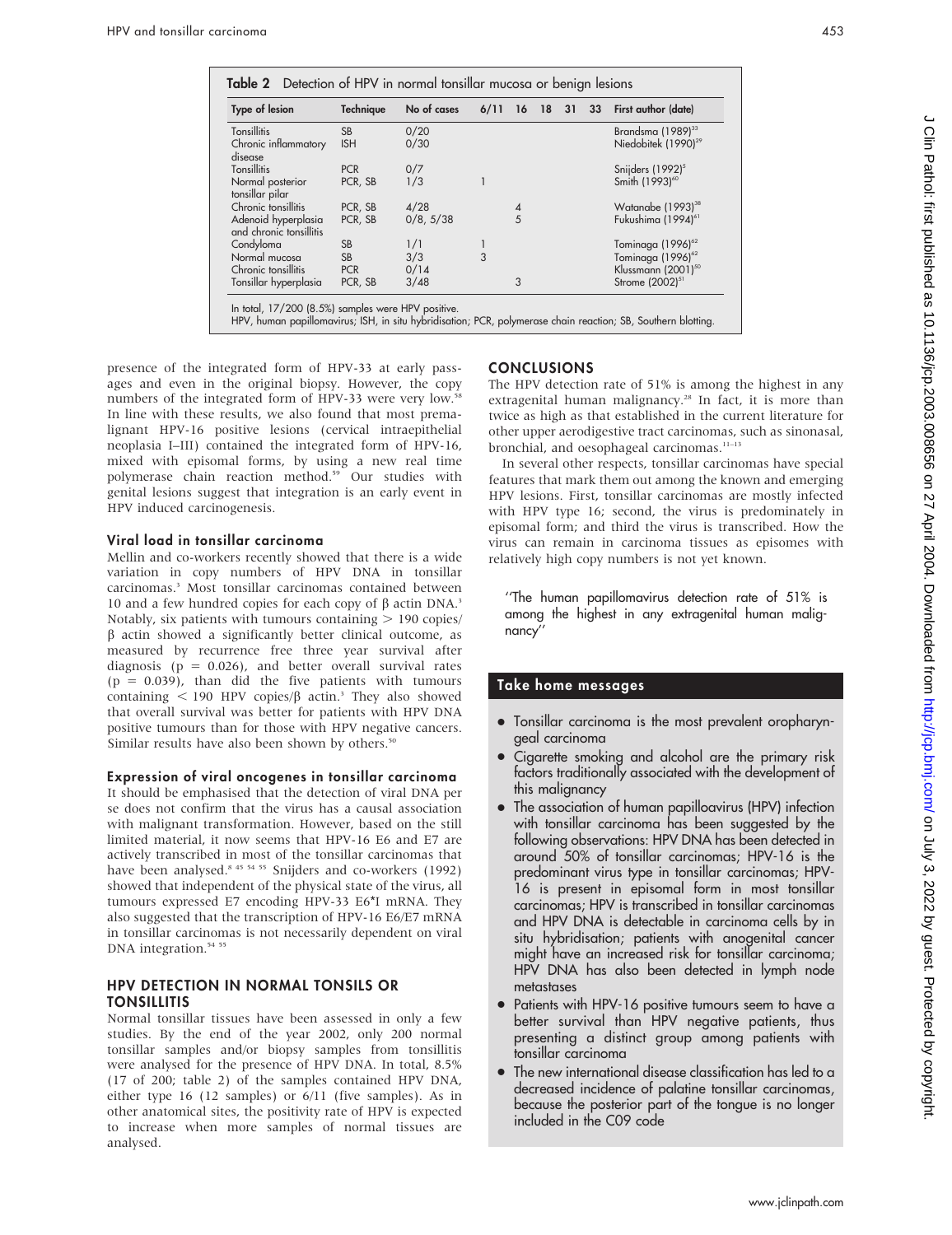The mode of entry of HPV into tonsillar tissue is not known. Tonsillar crypt epithelium is known to capture and process antigens, which might facilitate viral access to the basal cells. The possibility of persistence of the virus in the crypt epithelium and even in lymphoid tissue cannot be totally excluded. If this is true, tonsillar tissue could represent a reservoir of HPV in the upper aerodigestive tract. This view is partly supported by the fact that when oral samples are collected by oral rinse, the detection rate of HPV is much higher that that with swabs. Finally, the persistence of HPV in tonsillar tissue might be of importance in the immune response to HPV.

#### **REFERENCES**

- Geneser F. Textbook of histology. Copenhagen: Munsgaard, 1986.
- 2 **Brook I**. The clinical microbiology of Waldeyer's ring. Otolaryngol Clin North Am 1987:20:259-72
- 3 Mellin H, Dahlgren L, Munck-Wikland E, et al. Human papillomavirus type 16 is episomal and a high viral load may be correlated to better prognosis in tonsillar cancer. Int J Cancer 2002;102:152-8.
- 4 Mellin H. Human papillomavirus in tonsillar carcinoma. Stockholm, Sweden: Karolinska University Press, 2002.
- 5 Snijders PJF, Cromme FV, van den Brule AJC, et al. Prevalence and expression of human papillomavirus in tonsillar carcinomas, indicating a possible viral etiology. Int J Cancer 1992;52:845–50.
- 6 Mellin H, Friesland S, Lewensohn R, et al. Human papillomavirus (HPV) DNA in tonsillar cancer: clinical correlates, risk of relapse, and survival. Int J Cancer 2000;89:300–4.
- 7 Gillison ML, Koch WM, Capone RB, et al. Evidence for a causal association between human papillomavirus and a subset of head and neck cancers. J Natl Cancer Inst 2000;92:709–20.
- 8 Mork J, Lie AK, Glattre E, et al. Human papillomavirus infection as a risk factor for squamous-cell carcinoma of the head and neck. N Engl J Med 2001;344:1125–31.
- 9 Paz IB, Cook N, Odom-Maryon T, et al. Human papillomavirus (HPV) in head and neck cancer. An association of HPV 16 with squamous cell carcinoma of Waldeyer's tonsillar ring. Cancer 1997;79:595–604.
- 10 Barnes L, Johnson JT. Pathologic and clinical considerations in the evaluation of major head and neck specimens resected for cancer. Part I. J Pathol Annu 1986;21:173–250.
- 11 Franceschi S, Munoz N, Bosch X, et al. Human papillomavirus and cancer of the upper aerodigestive tract: a review of epidemiological and experimental evidence. Cancer Epidemiol Biomarkers Prev 1996;5:567–75.
- 12 Syrjänen KJ. HPV infections in lung cancer. J Clin Pathol 2002;55:885–91.
- 13 Syrjänen KJ. HPV infections in benign and malignant sinonasal lesions. J Clin Pathol 2003;56:174-81.
- 14 Syrjänen KJ. HPV infections and oesophageal cancer. J Clin Pathol 2002;55:721–8.
- 15 Manual of the international statistical classification of diseases, injuries, and causes of death. Geneva: World Health Organisation, 1979.
- 16 International statistical classification of diseases and related health problems, 10th revision. Geneva: World Health Organisation, 1993.
- 17 Frisch M, Hjalgrim H, Bonnerup Jaeger A, et al. Changing patterns of tonsillar<br>squamous cell carcinoma in the United States. *Cancer Causes Control*<br>2000;11:489–95.
- 18 Frisch M, Goodman MT. Human papillomavirus-associated carcinomas in Hawaii and the mainland. Cancer 2000;88:1464–9.
- 19 Finnish Cancer Registry (www.cancerregistry.fi).
- 20 Swedish Cancer Registry (www.sos.se/epc).<br>21 **Beaty MM** Funk GF Karnell IH et al. Risk
- Beaty MM, Funk GF, Karnell LH, et al. Risk factors for malignancy in adult tonsils. Head Neck 1998;20:399–403.
- 22 Givens CD Jr, Johns ME, Cantrell RW. Carcinoma of the tonsil. Analysis of 162 cases. Arch Otolaryngol 1981;107:730–4.
- 23 Hicks WL Jr, Kuriakose MA, Loree TR, et al. Surgery versus radiation therapy as single-modality treatment of tonsillar fossa carcinoma: the Roswell Park Cancer Institute experience (1971–1991). Laryngoscope 1998;108:1014–19.
- 24 Bagnardi V, Blangiardo M, La Vecchia C, et al. A meta-analysis of alcohol
- drinking and cancer risk. *Br J Cancer* 2001;**85**:1700–5.<br>25 Lewin F, Norell SE, Johansson H, *et al.* Smoking tobacco, oral snuff, and alcohol in the etiology of squamous cell carcinoma of the head and neck. A population-based case-referent study in Sweden. Cancer 1998;82:1367–75.
- 26 Frisch M, Biggar RJ. Aetiological parallel between tonsillar and anogenital squamous-cell carcinomas. Lancet 1999;354:1442–3.
- 27 Hemminki K, Dong C, Frish M. Tonsillar and other upper aerodigestive tract cancers among cervical cancer patients and their husbands. *Eur J Cancer Pre*v<br>2000;**9**:433–7.
- 28 Syrjänen K, Syrjänen S. Papillomavirus infections in human pathology. London: Wiley, 2000.
- 29 Niedobitek G, Pitteroff S, Herbst H, et al. Detection of human papillomavirus type 16 DNA in carcinomas of the palatine tonsil. *J Clin Pathol*<br>1990;**43**:918–21.
- 30 Arndt O, Zeise K, Bauer I, et al. Humane Papillomviren (HPV) vom Typ 6/11 und 16/18 in Plattenepithelkarzinomen des oberen Atmungs-und Verdauungstraktes. Eine In-situ-Hybridisierungsstudie. Laryngorhinootologie 1992;71:500–4.
- 31 Demetrick D, Inoue M, Lester W, et al. Human papillomavirus type 16 associated with oral squamous cell carcinoma in a cardiac transplant recipient. Cancer 1990:66:1726-31.
- 32 Swoboda A, Fabrizii V. Tonsillar carcinoma in a renal graft recipient treated with cyclosporine. Clin Nephrol 1993;39:272–4.
- 33 Brandsma JL, Abramson AL. Association of papillomavirus with cancers of the head and neck. Arch Otolaryngol Head Neck Surg 1989;115:621–5.
- 34 Ishibashi T, Matsushima S, Tsunokawa Y, et al. Human papillomavirus DNA in squamous cell carcinoma of the upper aerodigestive tract. Arch Otolaryngol Head Neck Surg 1990;116:294–8.
- 35 Bercovich JA, Centeno CR, Aguilar OG, et al. Presence and integration of human papillomavirus type 6 in a tonsillar carcinoma. J Gen Virol 1991;72:2569–72.
- 36 Snijders PJF, Steenbergen RDM, Top B, et al. Analysis of p53 status in tonsillar carcinomas associated with human papillomavirus. J Gen Virol 1994;75:2769–75.
- 37 Brachman DG, Graves D, Vokes E, et al. Occurrence of p53 gene deletions and human papilloma virus infection in human head and neck cancer. Cancer Res 1992;52:4832–6.
- 38 Watanabe S, Ogura H, Fukushima K, et al. Comparison of Virapap filter hybridization with polymerase chain reaction and Southern blot hybridization methods for detection of human papillomavirus in tonsillar and pharyngeal cancers. Eur Arch Otorhinolaryngol 1993;250:115–19.
- 39 Ogura H, Watanabe S, Fukushima K, et al. Human papillomavirus DNA in squamous cell carcinomas of the respiratory and upper digestive tracts. Jpn J Clin Oncol 1993;23:221-5.
- 40 Lewensohn-Fuchs I, Munck-Wikland E, Berke Z, et al. Involvement of aberrant p53 expression and human papillomavirus in carcinoma of the head, neck
- and esophagus. Anticancer Res 1994;14:1281–5. 41 Brandwein M, Zeitlin J, Nuovo GJ, et al. HPV detection using ''hot start'' polymerase chain reaction in patients with oral cancer: a clinicopathological study of 64 patients. Mod Pathol 1994;7:720–7.
- 42 Turazza E, Lapeña A, Sprovieri O, et al. Low-risk human papillomavirus types 6 and 11 associated with carcinomas of the genital and upper aero-digestive tract. Acta Ostet Gynecol 1997;76:271–6.
- 43 Andl T, Kahn T, Pfuhl A, et al. Etiological involvement of oncogenic human papillomavirus in tonsillar squamous cell carcinomas lacking retinoblastoma cell cycle control. Cancer Res 1998;58:5-13.
- Schwarz SM, Daling JR, Doody DR, et al. Oral cancer risk in relation to sexual history and evidence of human papillomavirus infection. J Natl Cancer Inst 1998;90:1626–36.
- 45 Wilczynski SP, Lin BT, Xie Y, et al. Detection of human papillomavirus DNA and oncoprotein overexpression are associated with distinct morphological patterns of tonsillar squamous cell carcinoma. Am J Pathol 1998;152:145–56.
- 46 Badaracco G, Venuti A, Morello R, et al. Human papillomavirus in head and neck carcinomas; prevalence, physical status and relationship with clinical/ pathological parameters. Anticancer Res 2000;20:1301–6.
- 47 Lopez-Lizarraga E, Sanchez-Corona J, Montoya-Fuentes H, et al. Human papillomavirus in tonsillar and nasopharyngeal carcinoma: isolation of HPV subtype 31. Ear Nose Throat J 2000;79:942–4.
- 48 Ishiji T, Kawase M, Honda M, et al. Distinctive distribution of human papillomavirus type 16 and type 20 DNA in the tonsillar and the skin carcinomas of a patient with epidermodysplasia verruciformis. Br J Dermatol 2000;143:1005–10.
- 49 **Badaracco G**, Venut A, Bartolazzi A, *et al.* Overexpression of p53 and bcl-2 proteins and the presence of HPV infection are independent events in head and neck cancer. *J Oral Pathol Med* 2000;29:173–9.
- 50 Klussman JP, Weissenborn SJ, Wieland U, et al. Prevalence, distribution, and viral load of human papillomavirus 16 DNA in tonsillar carcinomas. Cancer 2001;92:2875–84.
- 51 Strome SE, Savva A, Brissett AE, et al. Squamous cell carcinoma of the tonsils: a molecular analysis of HPV associations. Clin Cancer Res 2002;8:1093–100.
- 52 **Ringström E**, Peters E, Hasegawa, et al. Human papillomavirus type 16 and<br>squamous cell carcinoma of the head and neck. *Clin Cancer Res* 2002;8:3187–92.
- 53 Kahn T, Turazza E, Ojeda R, et al. Integration of human papillomavirus type 6a DNA in a tonsillar carcinoma: chromosomal localization and nucleotide sequence of the genomic target region. Cancer Res 1994;54:1305–12.
- 54 Snijders PJF, Meijer CJL, van den Brule AJC, et al. Human papillomavirus (HPV) type 16 and 33 E6/E7 region transcripts in tonsillar carcinomas can riginate from integrated and episomal HPV DNA. J Gen Virol 1992;73:2059–66.
- 55 Snijders PJF, van den Brule AJC, Schrijnemakers HFJ, et al. Human papillomavirus type 33 in a tonsillar carcinoma generates its putative E7 mRNA via two E6 transcript species which are terminated at different early region poly(A) sites. J Virol 1992;66:3172–8.
- 56 Dong XP, Stubenrauch F, Beyer-Flinker E, et al. Prevalence of deletions of YY1-binding sites in episomal HPV 16 DNA from cervical cancers. Int J Cancer 1994;58:803–8.
- 57 Watts KJ, Thompson CH, Cossart YE. Variable oncogene promoter activity of human papillomavirus type cervical cancer isolates from Australia. J Clin Microbiol 2001;39:2009–14.